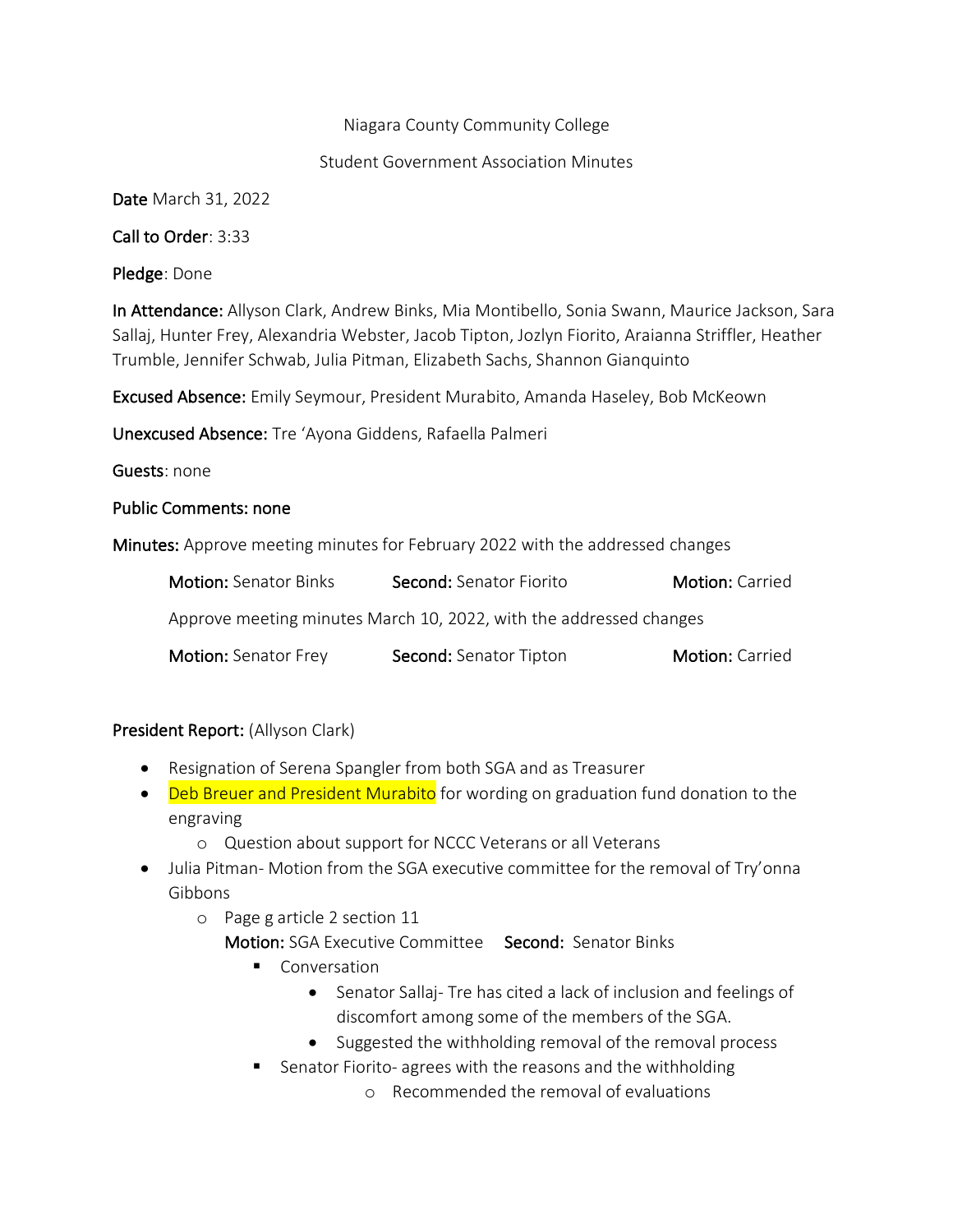- Trustee Jackson-agrees with all stated suggestions under conversation
- Senator Sallaj- agrees with the removal of evaluations
- Evaluations paused till later in the meeting
- o President Clark -Stated criteria for membership
	- Vice President Binks- understanding of the situation
	- Secretary Swann Is there a way she would want to come back after this
	- Senator Fiorito- she will not be coming back
	- Senator Montibello- hard to have an opinion at this point
	- Motion made by Sectary Swann to withhold the removal of Tre 'Ayona Giddens until Heather or Julia speak to her.

Motion: Senator Binks Second: Senator Sallaj Motion: Carried

# Vice President Report: (Andrew Binks)

- GAC- a successful trip to the COMACON convention
- Native American club president resigned, new incoming
- PTK/ Honors club bowling 30 people, not all members- very successful

# Treasurer's Report:

• none

### Student Government Event Coordinator Report: (Mia Montibello)

- Club workshop eight people in attendance
- NFCI event 3 people Thursdays do not work for NFCI students
- International Food Fest- a great success
- Supermarket sweep 4/5
- Spoken word night 4/6
- Dinner time live 4/7

### Student Trustee Report: (Maurice Jackson)

- Barbara Buckman's presentation on Art course Instructional Videos
- Baking and Pastry programs changes were approved
- Psychology programs changes were approved
- Board Bylaws committee

### Senator's report:

- Senator Fiorito- petition for a second shuttle
	- o Julia- cannot justify two busses, not enough riders
		- Can adjust the schedule of the busses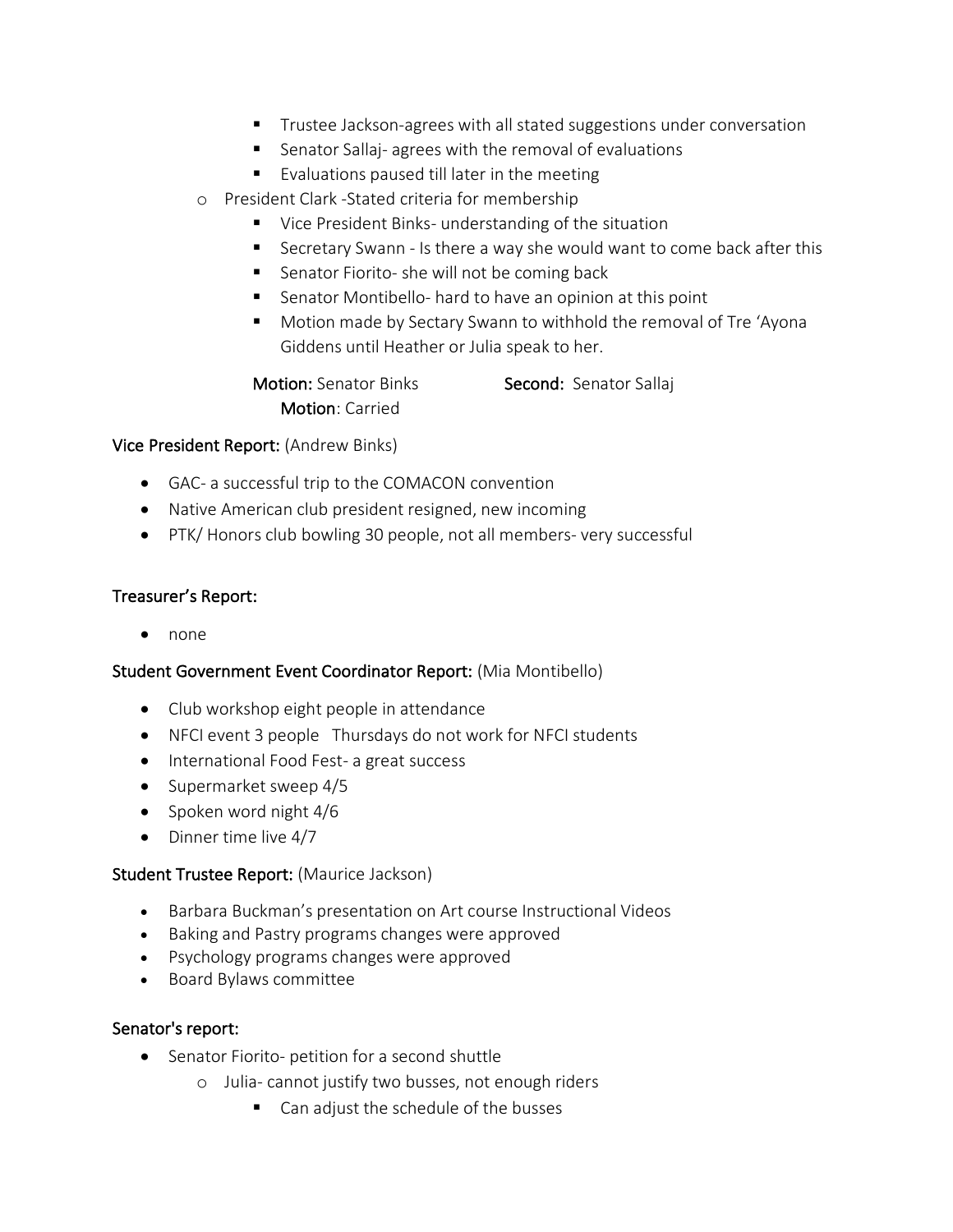- Suggested polling NFCI students about time schedules
- Senator Sallaj- SUNY SGA is helping with the new chancellor's search
	- Requesting any qualities or requirements, we feel they should have

# Coordinator's report: (Heather Trumble)

- APCA/ABS- were both successful
- Meat Raffle Sat

# Athletic Directors Report: (Amanda Haseley)

- Middle of baseball-softball and golf season
- Men's and women's basketball both finished top 10 in nationals
- Golf Tournament June 20

# Student Services Report: (Julia Pitman)

- Reminder of beginnings of registration
- Register!!!!!
- Graduation in person one ceremony fun activities to follow
- Visiting band coming to campus performing April  $6<sup>th</sup>$  12ish and location TBD

# Faculty Senate Report: (Elizabeth

- Laurie Ryan has been nominated as SGA representative so far
- Student first books- President Murabito is proposing a new system for books
	- o Due to significant concerns, President Murabito will be asked to attend the next meeting to discuss

### Committee Reports:

- Constitution Committee
	- o amendment proposal
		- article II section III- addition of a length of time servable for part-time students
		- article VII section 1- inclusion added of the specifics of the two absences rule
			- renaming to article VII section I subsection a
		- article VII section 1- The portion regarding lateness or early excusal renaming to article VII section 1 subsection b
		- The portion regarding the notifying of late or absence renaming to article VII section I subsection C
		- article VII section 1- Portion regarding the extreme circumstances renaming to article VII section I subsection d
		- §